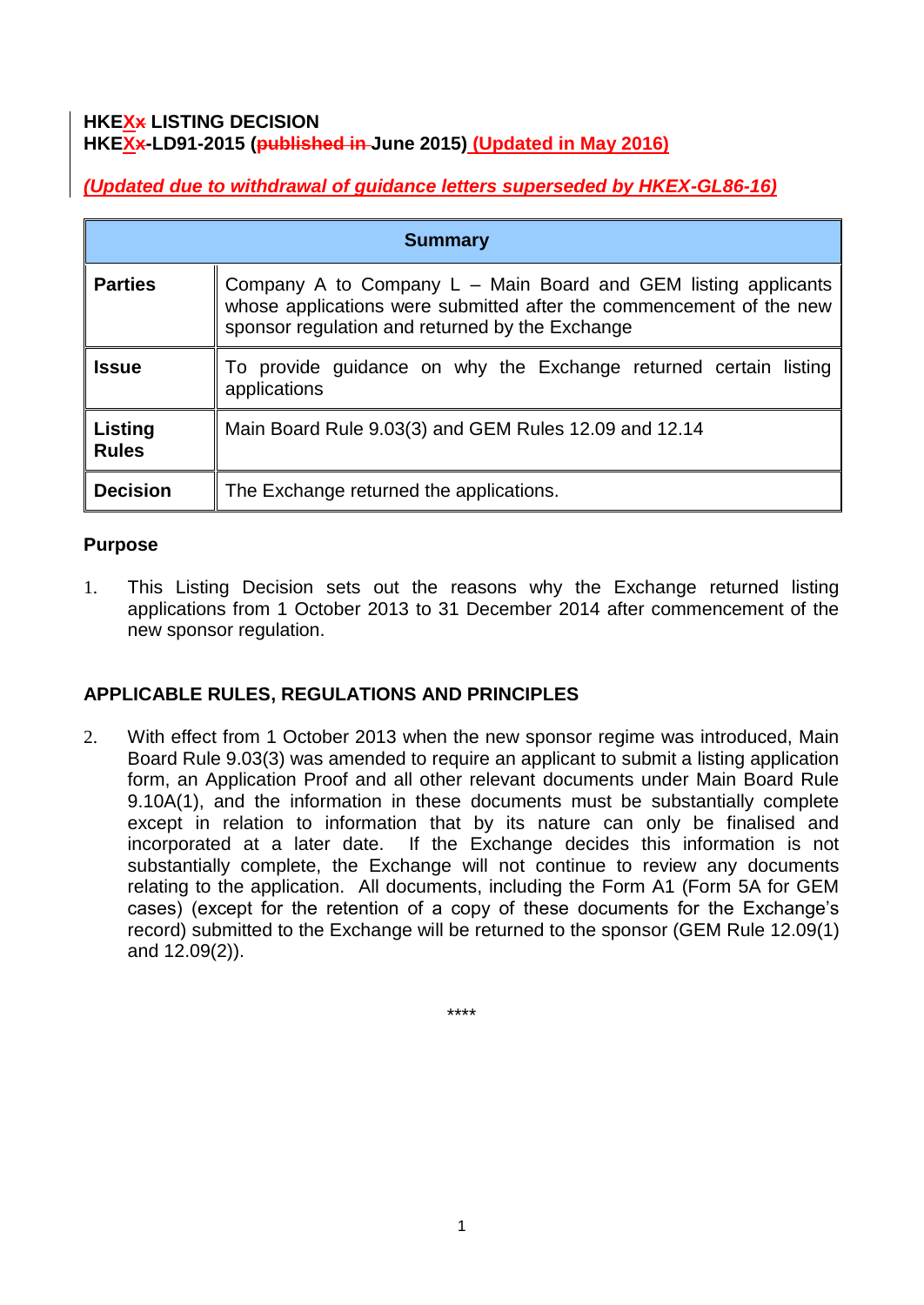# **Company A (a GEM Applicant)**

- 1. Company A was engaged in the sale of consumer products.
- 2. There was insufficient disclosure on the business model and insufficient information for the Exchange to assess the impact of the disputes and complaints relating to Company A's products, the suitability of directors, the sustainability of business and whether the management continuity requirement could be met.

#### Insufficient disclosure on business model

- 3. The disclosure in the Application Proof on the sales channels and customers was incomplete and did not follow the relevant provisions of Guidance Letter  $HKEX+$ GL36-12, HKEXx-GL50-13 and Listing Decision HKEXx-LD107-1.
- 4. The disclosure in the Application Proof on the raw material and purchases was incomplete and did not follow the relevant provisions of Guidance Letter HKEX\*-GL50-13.
- 5. The Application Proof lacked disclosure on the product life cycle and shelf life for each product/ product line. The disclosure did not support Company A's claim that all of its products were self-developed.

Insufficient information to assess impact of disputes, complaints and negative comments

- 6. The disclosure in the Application Proof did not follow the relevant provisions of Guidance Letters HKEXx-GL30-12 and HKEXx-GL50-13 on intellectual property rights and it lacked disclosure of the relevant risk factors to enable the Exchange to make assessment of how the trademark dispute impacted Company A's business.
- 7. The Application Proof lacked disclosure on the directors' basis for concluding that the negative public comments on certain of Company A's products were unsubstantiated.

#### Insufficient information to assess suitability of directors under GEM Rules 5.01 and 5.02

8. A director was involved in personal bankruptcy and two directors were involved in winding up of companies of which they had been directors. One of the directors was also under investigation by the relevant authority for suspected breach of ethical conduct. However, the Application Proof did not have information of these incidents.

### Insufficient information to assess sustainability of business

9. There was significant deterioration in the financial results. The cash flow from operating activities decreased by about 50% in the stub period, as compared to the previous corresponding period. There was no explanation on the substantial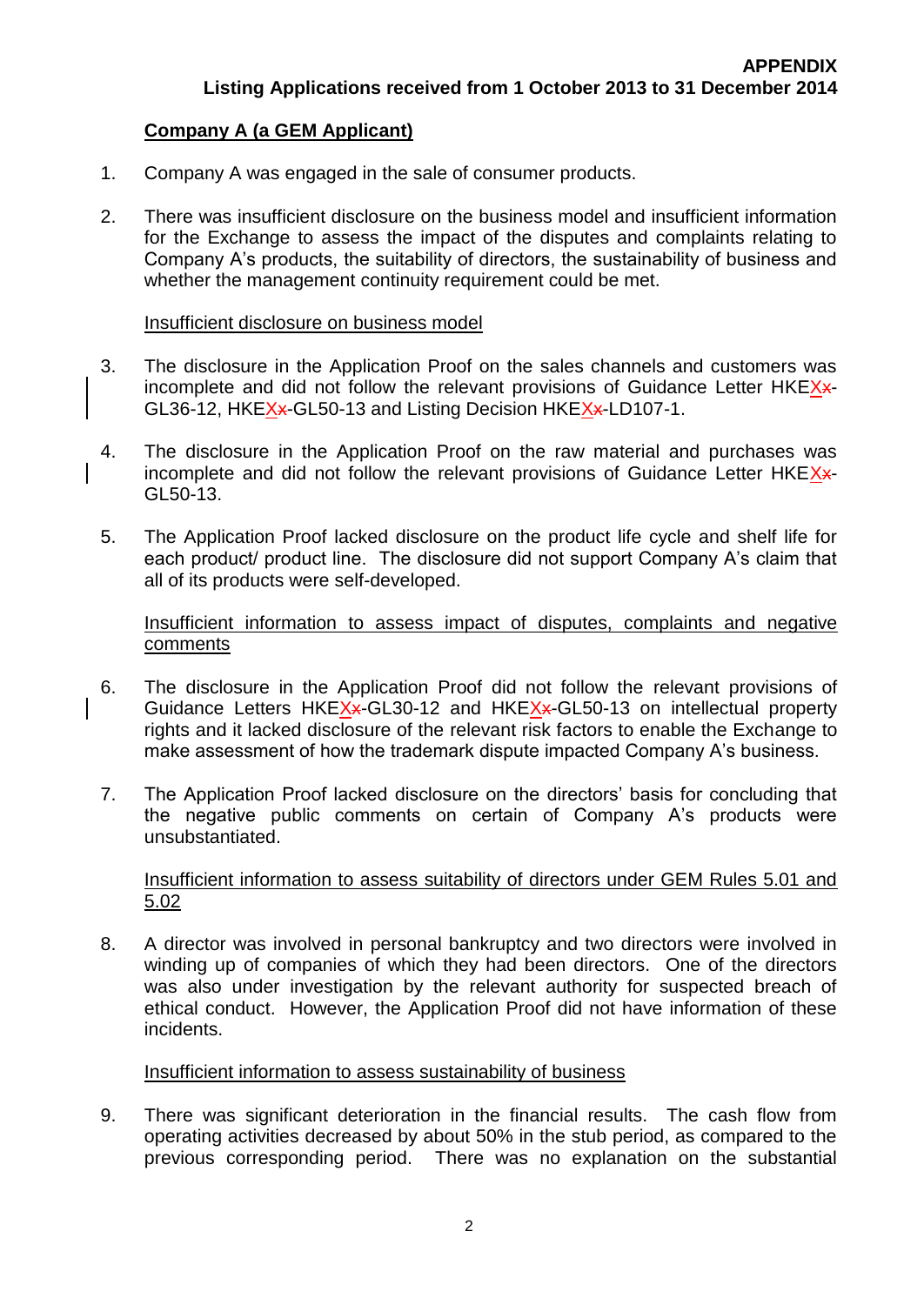deterioration of the financial results during the track record period and the expected substantial improvement in the forecast period.

10. The Application Proof lacked clear disclosure of the above in the "Summary" section with reference to the relevant provisions of Guidance Letters HKEXx-GL27-12<sup>1</sup> and HKEXx-GL41-12, and a relevant risk factor. *(Updated in May 2016)*

# **Company B (a Main Board Applicant)**

- 11. Company B was a service provider in Hong Kong.
- 12. The information submitted was not substantially complete because the financial information included in the Application Proof did not follow Guidance Letter HKEX\*-GL6-09A.
- 13. Company B's trading record period comprised *[year T-2], [year T-1]* and *[year T]*. As set out in our Guidance Letter HKEXx-GL6-09A, the Exchange would accept a listing application with financial information for the first two financial years and a stub period of at least nine months for the third financial year if the applicant files, among other things, an application within two calendar months after the end of its trading record period. The financial information in the Application Proof only covered the period *[year T-3], [year T-2]* and *[year T-1]* and stub period of six months of *[year T]*.
- 14. Further, Company B filed the application *before the end* of the trading record period. According to Guidance Letter HKEXx-GL6-09A, the earliest time Company B could file its application is *after the end* of its three-year trading record period which it would be using for the purpose of its listing.

# **Company C (a Main Board Applicant)**

- 15. Company C was a manufacturer in the PRC.
- 16. The Application Proof and documents submitted together with Company C's application form were not substantially complete as substantial details of its noncompliant bill financing activities were not disclosed. This prevented the Exchange from assessing whether Company C was suitable for listing, given that the noncompliant transactions were material.

# **Company D (a Main Board Applicant)**

- 17. Company D provided hygiene care products in the PRC.
- 18. There was insufficient disclosure in Company D's Application Proof on the business model and material non-compliances.

 $\overline{a}$  $1<sup>1</sup>$  Withdrawn in May 2016. Superseded by Section A of Appendix 1 in HKEX-GL86-16.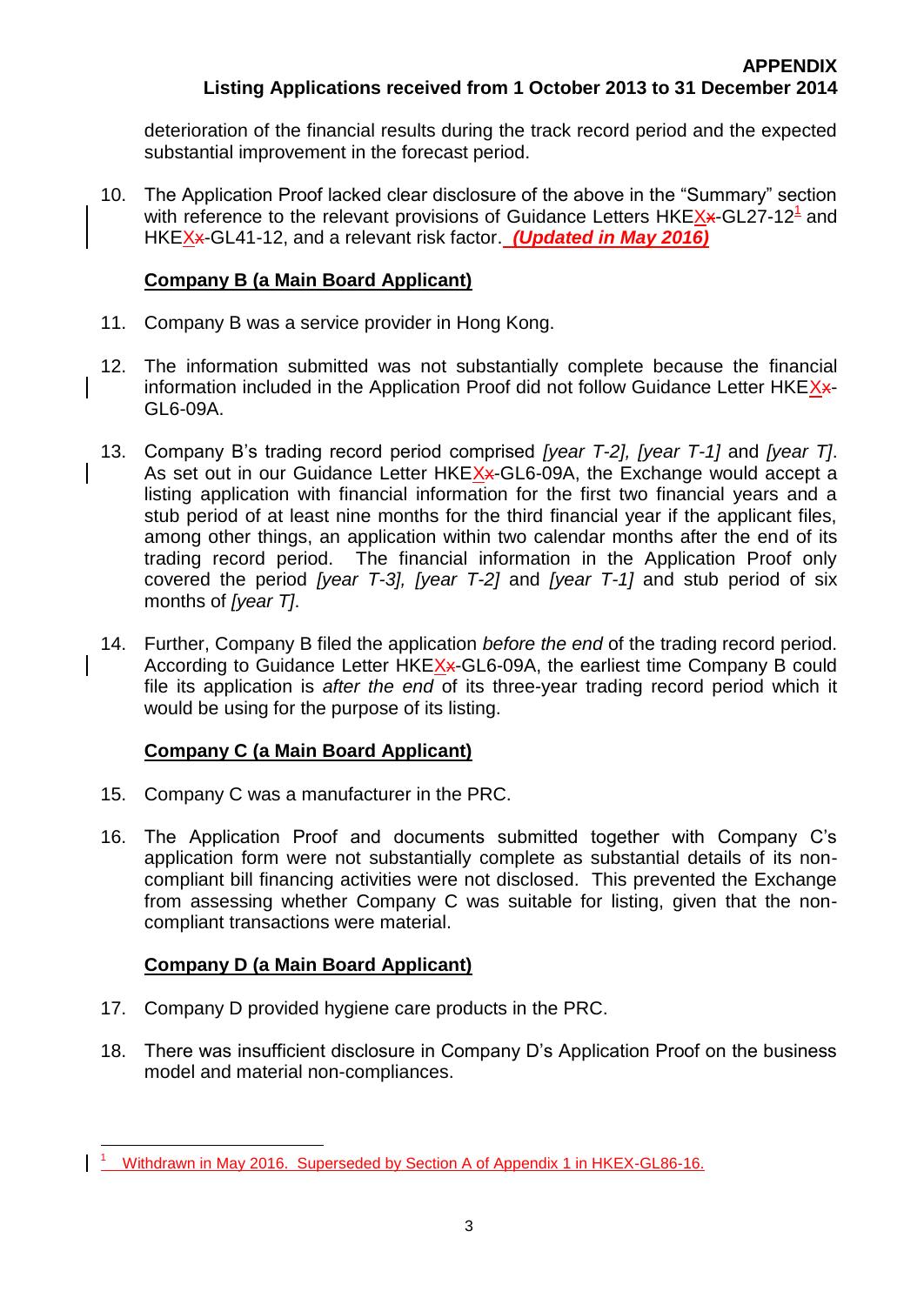#### Business model

- 19. The information in the Application Proof was skewed towards a small segment of its business and therefore the Exchange considered that the description of Company D's business to be inadequate, unclear and potentially misleading to investors.
- 20. The Application Proof did not clearly and sufficiently highlight Company D's market position in respect of its export and domestic sales, ODM/ OEM and own-branded sales, respectively.
- 21. Company D had two distinct business segments, but the Application Proof did not disclose any segment analysis on gross profit and gross profit margin, major product category, and pricing policy.

#### Non-compliance

22. Company D received excessive tax rebates due to its incorrect filing of goods exported during the track record period. It was under investigation by the relevant tax authority. However, the Application Proof lacked details of this non-compliance in accordance with the relevant provisions of Guidance Letter HKEXx-GL63-13.

#### **Distributors**

23. Company D sold its products through distributors who then resold them to subdistributors and/ or ultimate retailers. However, the Application Proof did not disclose material information on the distributorship business model as required by the relevant provisions of Guidance Letter HKEX<sub>\*</sub>-GL36-12.

#### **Others**

24. There was insufficient information in the Application Proof on Company D's hedging measures it used to monitor foreign exchange risks which was critical to its business. The Application Proof did not provide sufficient information on Company D's substantial reliance on its major customer, including (i) how it would reduce its reliance on the major customer or demonstrate it was not extreme as required under Listing Decision HKE $X$ x-LD107-1; (ii) material details of the long term agreement with such major customer as required under the relevant provisions of Guidance Letter HKE $X^2$ -LD50-13<sup>2</sup>; and (iii) the operational and financial impact of the major customer's proposed business plan, in particular, during the aforementioned contract period with the major customer. Further, there was no clear justification disclosed for the use of proceeds on a business segment which showed a declining trend in terms of revenue during the track record period. *(Updated in May 2016)*

 $\overline{a}$ <sup>2</sup> Withdrawn in May 2016. Superseded by Section E of Appendix 1 in HKEX-GL86-16.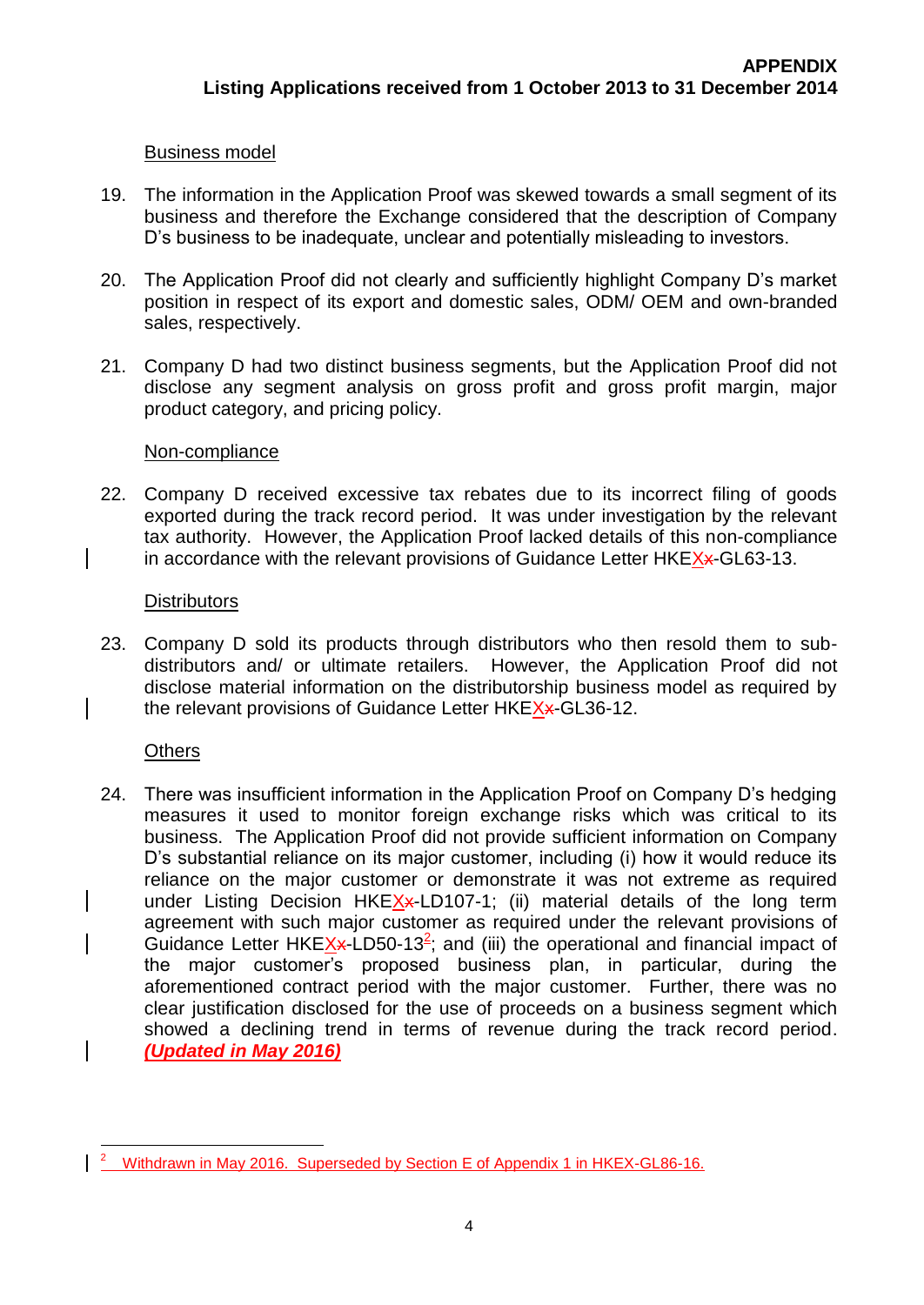# **Company E (a Main Board Applicant)**

- 25. Company E offered financial services in the PRC.
- 26. The Application Proof and the related documents submitted together with Company E's application form failed to disclose material guaranteed transactions entered into by the connected persons, borrowers and Company E, and the circumstances leading to the entering into these transactions. The details of these were only disclosed in the revised listing document. This material information should have been included in the Application Proof. The application was returned after the response to the Exchange's first comment letter which disclosed the material connected transactions for the first time.

# **Company F (a GEM Applicant)**

27. Company F was a property company in the PRC. There was insufficient information for the Exchange to assess whether the competition with and reliance on the controlling shareholder had been properly addressed, the impact of an arrangement with the controlling shareholder and the implications of a leased property with defective title.

#### Insufficient information to assess the competition with and reliance on its controlling shareholder

- 28. Upon listing, the controlling shareholder would have interests in other properties and property-related businesses which would not be included in listing group.
- 29. The Application Proof lacked (i) sufficient information for the Exchange and investors to assess the level of current and potential competition with the controlling shareholder (GEM Rule 11.04) and (ii) details of the properties operated by Company F and the controlling shareholder, how the non-competition undertaking given by the controlling shareholder would operate, and what were the measures to manage the current and potential competition between Company F and the controlling shareholder in area where the non-competition undertaking would not apply.

### Insufficient disclosure on the impact of an arrangement with the controlling shareholder after listing

30. Some services were provided by Company F to the controlling shareholder without any charges during the track record period, whereas Company F would charge for these services after listing. The change in Company F's business model was not well articulated in the Application Proof and the Exchange had concerns on this arrangement. The Application Proof did not provide investors with any information to indicate Company F's financial position if it charged its controlling shareholder a fee in the normal and usual course of business for these services, and the basis of the annual fee after listing. The Exchange considered that the information included in the Application Proof was not substantially complete to enable a reasonable investor to make a fully-informed investment decision.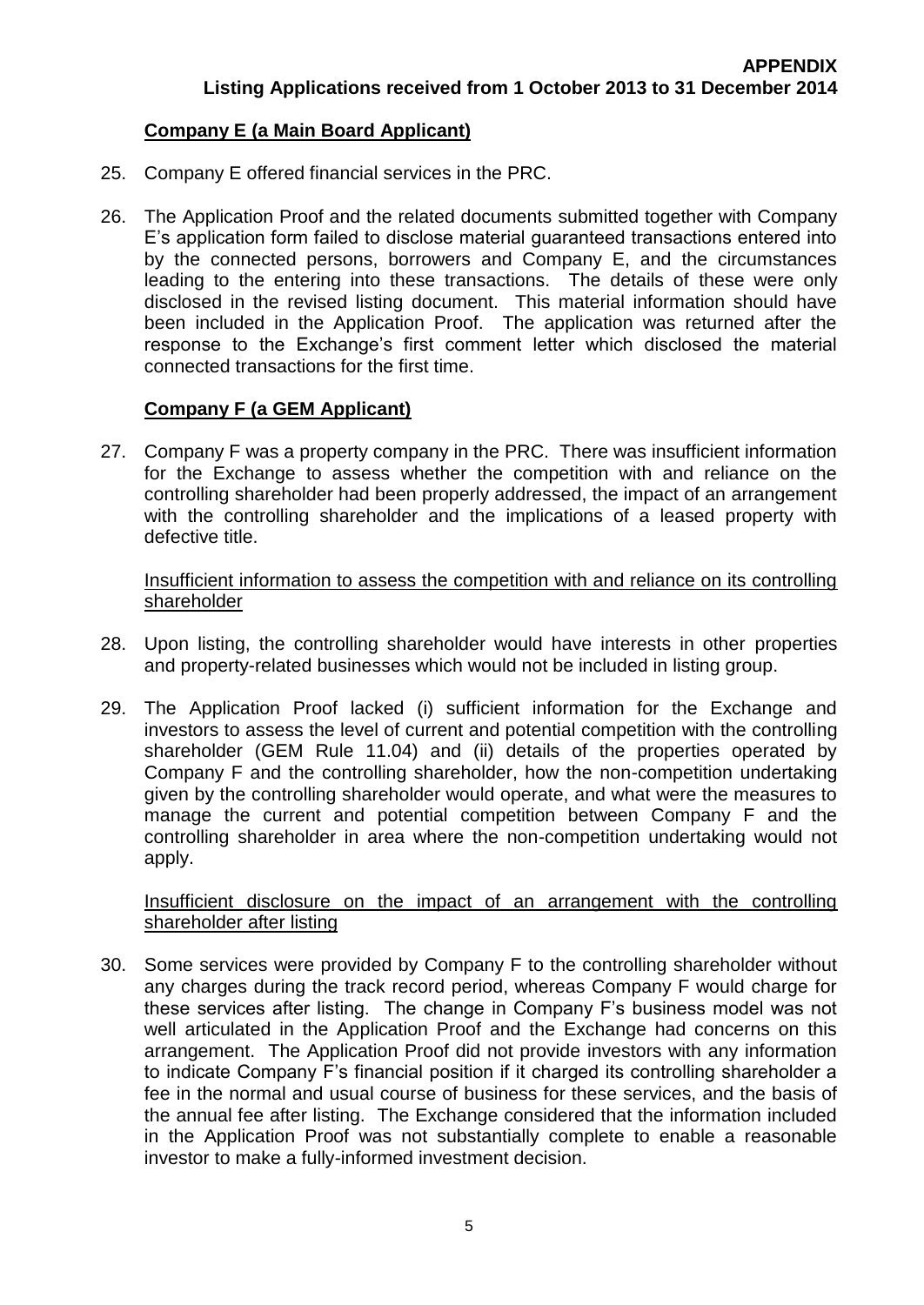Insufficient information to assess the implications of the leased property with a defective title

31. Company F had a significant project with a property owner for sub-leasing the owner's properties. Some properties did not have property titles. There was no information on why the property owner did not obtain proper titles to the relevant properties, whether the rent paid to the property owner would have been more than it was if the relevant properties had proper titles, and hence, whether Company F's financial performance would have been significantly affected.

# **Company G (a Main Board Applicant)**

- 32. Company G's application involved a very substantial acquisition of two companies ("**Target Groups**").
- 33. The Exchange considered that the information disclosed in the Application Proof was not substantially complete, since the Application Proof failed to include such material information as (i) conviction of the controlling shareholder; (ii) sufficient information to demonstrate how ownership continuity requirement was satisfied; (iii) sufficient information to assess compliance with the minimum profit requirement; and (iv) updated liquidity disclosure.

# Mr. X's conviction

- 34. Mr. X was disclosed as Company G's controlling shareholder but had no shareholding of the Target Groups. The Application Proof disclosed that the controlling shareholders of the Target Groups (Mr. X's relatives) followed the wishes of Mr. X in respect of the management and development of the Target Groups, and in exercising their rights as shareholders of the respective Target Groups. Given Mr. X's relationship with Company G and the Target Groups, Mr. X was considered to be a person with substantial influence.
- 35. The Exchange noted from newspaper articles and the website of a local court that Mr. X was found guilty of violating certain laws and regulations before the track record period. Mr. X received a jail sentence and was prohibited from operating certain business. Although the decision was under appeal at the relevant time, there was no information regarding Mr. X's conviction disclosed in the Application Proof or other related documents.

# Rule  $8.05(1)(c)$  – ownership continuity

36. There was insufficient information to demonstrate Company G satisfied the ownership continuity requirement during the last year of the track record period. There was no information on how (i) the controlling shareholders of the Target Groups followed the wishes of Mr. X in exercising their rights as shareholders of the Target Groups; and (ii) Mr. X exercised control over the Target Groups through cooperation with the controlling shareholders of the Target Groups.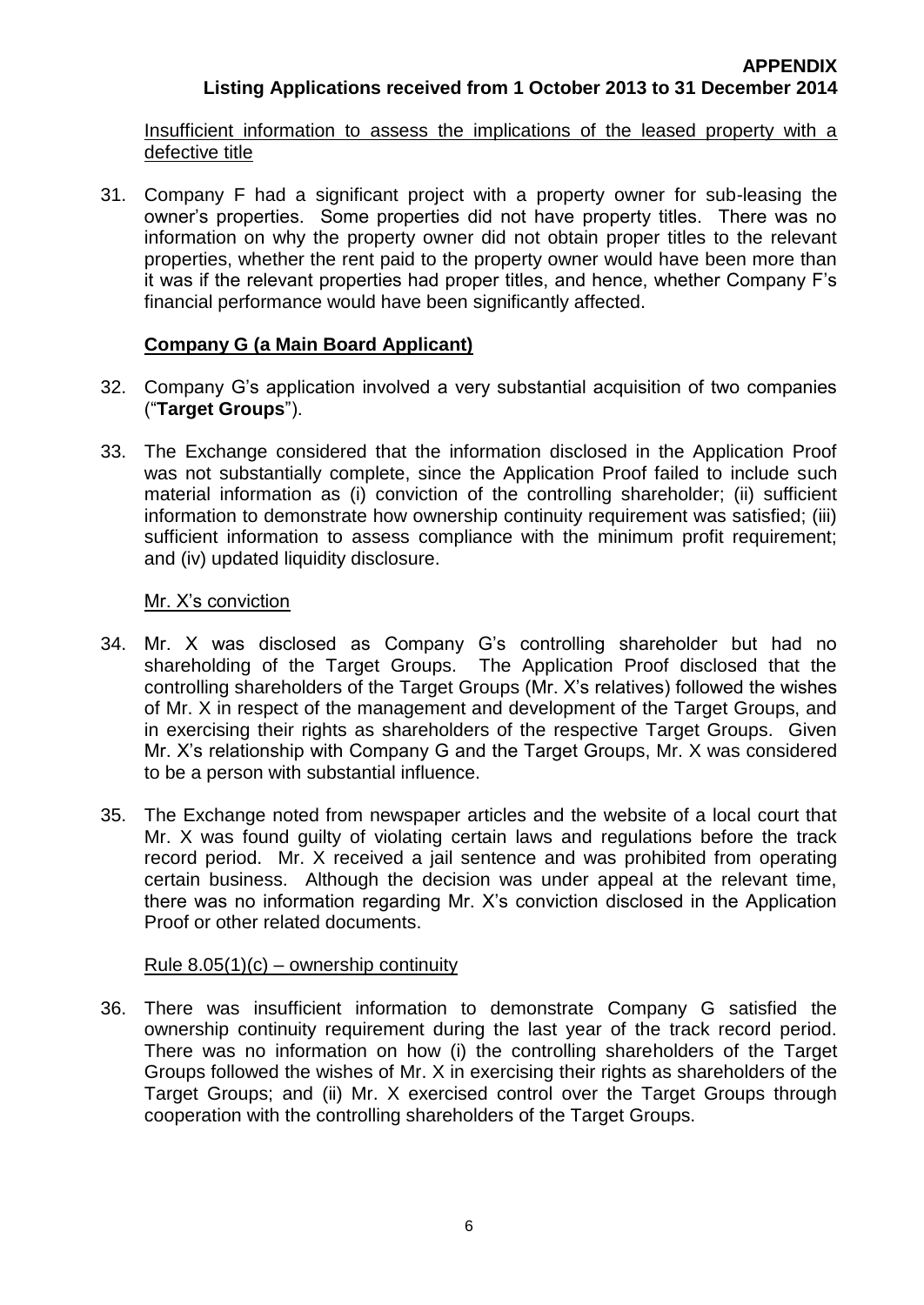Insufficient information to assess compliance with the minimum profit requirement under Rule 8.05(1)(a)

37. The two Target Groups were two separate groups with different shareholdings and their historical financial information were included in two separate accountants' reports in the Application Proof. Although the sponsor had argued that the Target Groups aggregated net profits would be able to satisfy Rule 8.05(1)(a), there was no information in the Application Proof to show that the Target Groups operated and managed as a single group during the track record period.

# Liquidity disclosure

38. According to the relevant provisions of the Guidance Letter HKEXx-GL38-12, the liquidity disclosure in an Application Proof should be as of a date no more than two calendar months before the date of the Application Proof. The liquidity disclosure of the Target Groups in the Application Proof was more than two calendar months before the date of the Application Proof.

# **Company H (a Main Board Applicant)**

39. Company H was a securities firm based in the PRC. The Application Proof did not include the required liquidity disclosure, and there was uncertainty as to Company H's issuance of corporate bonds.

# Liquidity disclosure

40. Company H's liquidity disclosure was more than two calendar months old before the date of the Application Proof which was contrary to the relevant requirements of Guidance Letter HKEX<sub>\*</sub>-GL38-12.

# Insufficient disclosure on proposed issuance of corporate bonds

- 41. Company H submitted in its pre-IPO enquiry that it planned to issue (over 35% of its net asset value) corporate bonds in the PRC to fund its working capital requirements, and that the controlling shareholder would provide a guarantee for the corporate bonds which would not be released before Company H's listing. However, no information on issuance of corporate bonds was disclosed in the Application Proof such as the terms and conditions, the amount to be issued etc., the cash flow forecast memorandum took into account the cash inflow from the issuance of the corporate bonds to demonstrate, among other things, sufficiency of working capital.
- 42. It would appear that if Company H had no intention to issue the corporate bonds, the disclosure on its sufficiency on working capital which was based on the issuance of the corporate bonds would not be accurate. If Company H intended to issue the corporate bonds, material information was not included in the Application Proof on the issue. In either case, the Application Proof or the cash flow forecast memorandum was not substantially complete.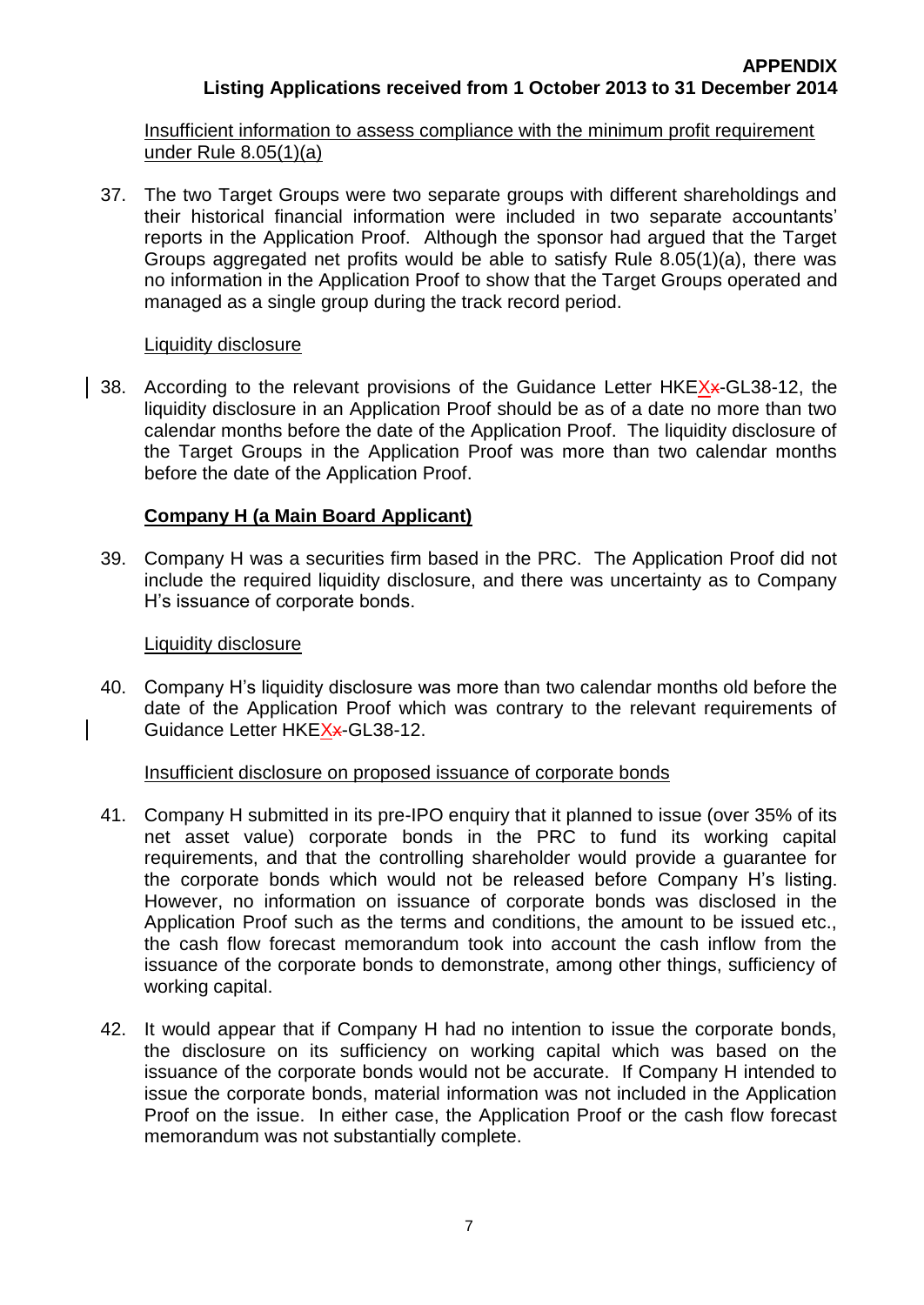# **Company I (a GEM Applicant)**

43. Company I was a service provider in the PRC. The Application Proof did not include the information as required by the 3-day checklist (see paragraph 44 for details). Further, the sponsor did not provide the confirmation requested by the Exchange in previous application to address cashflow concerns which was not reflected in the Application Proof.

#### Liquidity and other disclosure

44. The liquidity disclosure in the Application Proof was more than two calendar months before the date of the Application Proof, which was not in compliance with the requirement of the relevant provisions of Guidance Letter HKEXx-GL38-12. In addition, the cover of the Application Proof did not include the sponsor's name and the company secretary's address as required in the 3-day checklist (Note: this 3-day checklist is no longer in use as of 1 October 2014).

#### Insufficient information to assess compliance with minimum cash flow requirement under GEM Rule 11.12(A)

45. Company I went through a reorganisation under which certain business (the "**Excluded Business**") was transferred to the controlling shareholder during the track record period. As such, the accountant's report included the financial information of the Excluded Business before the completion of the reorganisation. Given the cash flow of Company I's business was aggregated with that of the Excluded Business, there was no information to show Company I's cashflow independently and it was unclear whether Company I could meet the minimum cash flow requirement under GEM Rule 11.12A(1) if the contribution from the Excluded Business was excluded.

#### Lacking sufficient disclosure on the business under GEM Rule 2.06(2)

46. As Company I's accountant's report contained the financial information of the Excluded Business before the completion of the reorganisation, the Application Proof did not fully reflect the performance of Company I. Given that Company I's financial information before and after the exclusion of the Excluded Business were not comparable, additional disclosure should have been included to enable investors to assess the performance of Company I. The sponsor also failed to provide a confirmation previously requested by the Exchange to address cashflow concerns (see Guidance Letter HKEXx-GL56-13).

# **Company J (a GEM Applicant)**

- 47. Company J was a service provider with operations in Hong Kong and the PRC. The information submitted was not substantially complete because the financial information included in the Application Proof did not follow the relevant provisions of Guidance Letter HKEXx-GL6-09A.
- 48. The financial information in the Application Proof covered the two financial years T-2 and T-1 and a stub period of seven months of year T. Based on Company J's